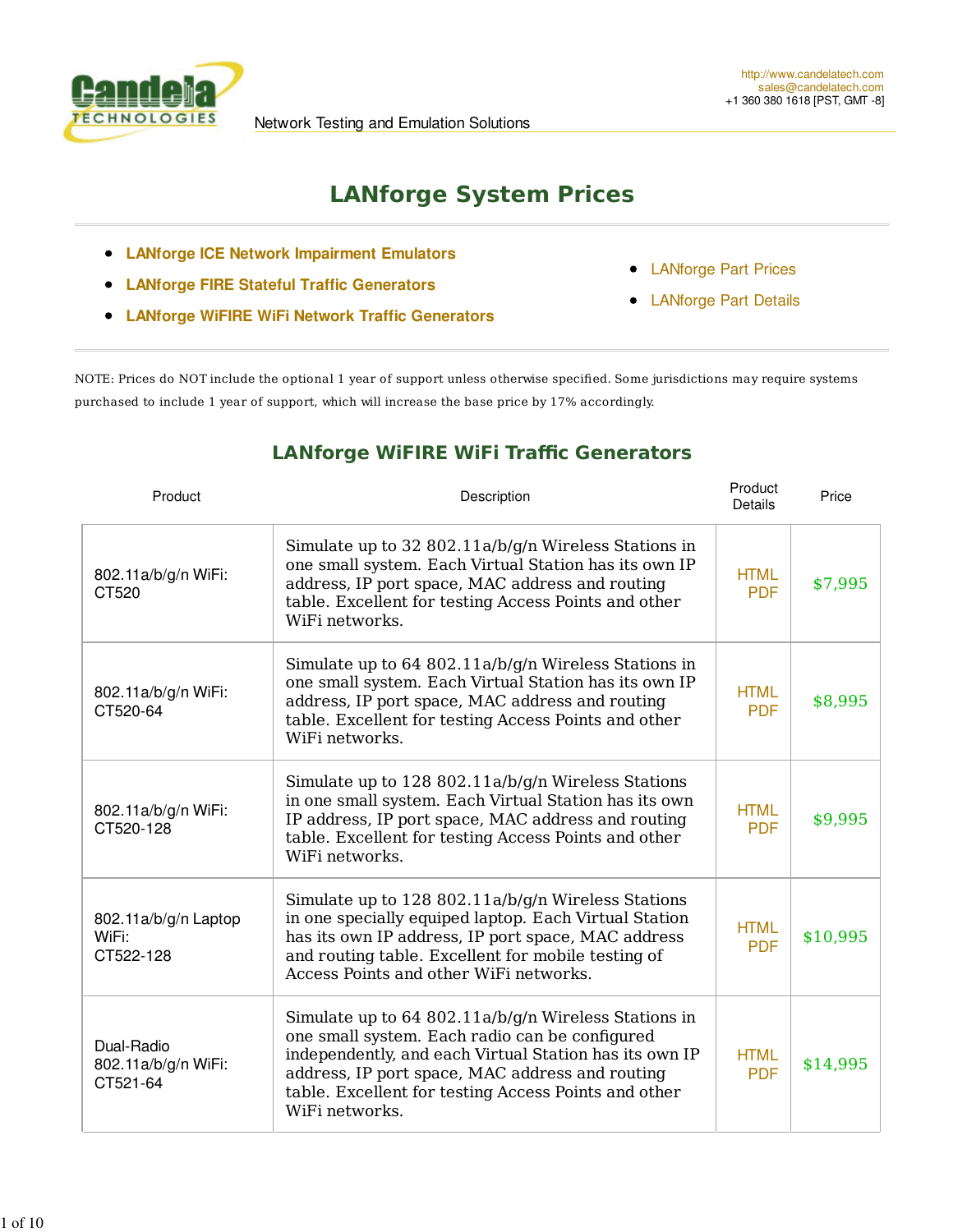| Dual-Radio<br>802.11a/b/g/n WiFi:<br>CT521-128                                                                | Simulate up to 128 802.11a/b/g/n Wireless Stations<br>in one small system. Each radio can be configured<br>independently, and each Virtual Station has its own IP<br>address, IP port space, MAC address and routing<br>table. Excellent for testing Access Points and other<br>WiFi networks.                                     | <b>HTML</b><br><b>PDF</b> | \$16,995 |
|---------------------------------------------------------------------------------------------------------------|------------------------------------------------------------------------------------------------------------------------------------------------------------------------------------------------------------------------------------------------------------------------------------------------------------------------------------|---------------------------|----------|
| Dual-Radio<br>802.11a/b/g/n WiFi:<br>CT521-400                                                                | Simulate up to 400 802.11a/b/g/n Wireless Stations<br>in one small system. Each radio can be configured<br>independently, and each Virtual Station has its own IP<br>address, IP port space, MAC address and routing<br>table. Excellent for testing Access Points and other<br>WiFi networks.                                     | <b>HTML</b><br><b>PDF</b> | \$19,995 |
| 3-Radio 802.11a/b/g/n<br>WiFi:<br>CT523-600                                                                   | Simulate up to 600 802.11a/b/g/n Wireless Stations<br>in one small system. Each radio can be configured<br>independently, and each Virtual Station has its own IP<br>address, IP port space, MAC address and routing<br>table. Excellent for testing Access Points and other<br>WiFi networks.                                     | <b>HTML</b><br><b>PDF</b> | \$24,995 |
| Dual-Radio 802.11a/b<br>/g/n/ac WiFi:<br>CT523-264-1ac-1n                                                     | Simulate up to 200 802.11a/b/g/n and 64 802.11ac<br>Wireless Stations in one small system. Each radio can<br>be configured independently, and each Virtual Station<br>has its own IP address, IP port space, MAC address<br>and routing table. Excellent for testing Access Points<br>and other WiFi networks. EAD end of Q1 2014. | <b>HTML</b><br><b>PDF</b> | \$24,350 |
| 2U WiFIRE<br>802.11a/b/g/n Six Radio<br><b>Wireless Station</b><br>Emulator:<br>CT525-1200-6n                 | Simulate up to 1200 802.11a/b/g/n Wireless Stations<br>in one 2U system. Each radio can be configured<br>independently, and each Virtual Station has its own IP<br>address, IP port space, MAC address and routing<br>table. Excellent for testing Access Points and other<br>WiFi networks.                                       | <b>HTML</b><br><b>PDF</b> | \$46,985 |
| 2U WiFIRE<br>802.11b/g/ac Six Radio<br><b>Wireless Station</b><br>Emulator:<br>CT525-384-6ac                  | Simulate up to 384 802.11b/g/ac Wireless Stations in<br>one 2U system. Each radio can be configured<br>independently, and each Virtual Station has its own IP<br>address, IP port space, MAC address and routing<br>table. Excellent for testing Access Points and other<br>WiFi networks.                                         | <b>HTML</b><br><b>PDF</b> | \$61,995 |
| 2U WiFIRE 802.11ac/a<br>/b/g/n Six Radio<br><b>Wireless Station</b><br>Emulator:<br>CT525-792-3ac-3n          | Simulate up to $600 802.11a/b/g/n$ and $192/ac$<br>Wireless Stations in one 2U system. Each radio can<br>be configured independently, and each Virtual Station<br>has its own IP address, IP port space, MAC address<br>and routing table. Excellent for testing Access Points<br>and other WiFi networks.                         | <b>HTML</b><br><b>PDF</b> | \$53,995 |
| 2U WiFIRE 802.11ac/a<br>/b/g/n Six Radio<br><b>Wireless Station</b><br>Emulator:<br><b>Other Combinations</b> | Pricing for various 802.11AC and 802.11a/b/g/n NIC<br>combinations in the CT525 chassis:<br>CT525-128-2ac: HTML PDF<br>CT525-328-2ac-1n: HTML PDF<br>CT525-392-3ac-1n: HTML PDF<br>CT525-656-4ac-2n: HTML PDF<br>CT525-928-2ac-4n: HTML PDF                                                                                        |                           |          |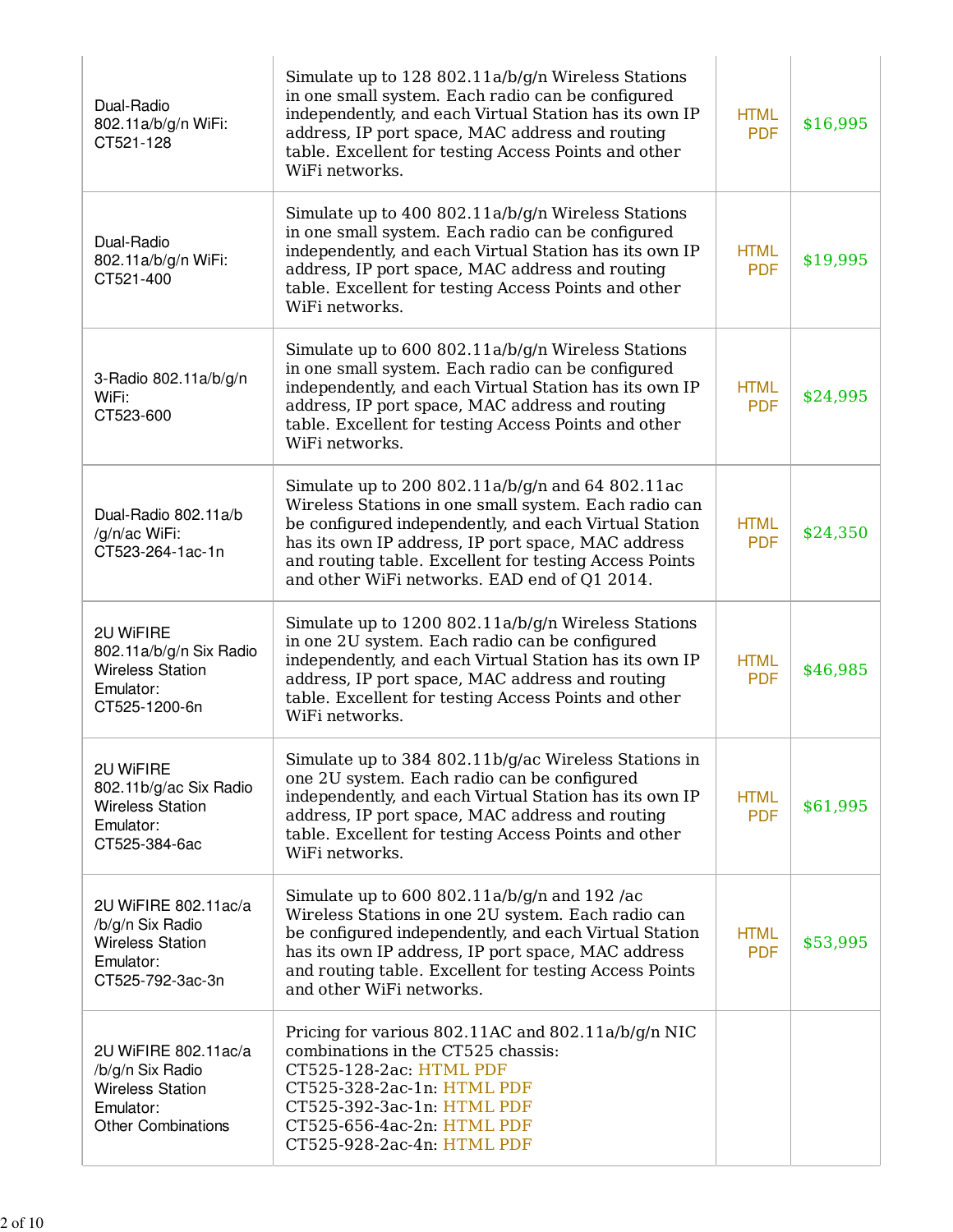| <b>SMA RF Cable Bundle:</b><br>CT540 | Used to cable LANforge WiFIRE radios to SMA<br>connectors on the system under test. Includes<br>semi-rigid cables, 30dB fixed attenuators and more.                                | <b>HTML</b><br><b>PDF</b> | \$300   |
|--------------------------------------|------------------------------------------------------------------------------------------------------------------------------------------------------------------------------------|---------------------------|---------|
| <b>RF</b> Attenuator:<br>CT703       | Add 0-95.5dB attenuation in 0.5dB steps. Supports 3<br>connections (6 connectors, 3 in, 3 out). Can be<br>controlled by software or by manually turning knobs<br>on the faceplate. | <b>HTML</b><br><b>PDF</b> | \$4,995 |
| <b>RF</b> Attenuator:<br>CT704       | Add 0-95.5dB attenuation in 0.5dB steps. Supports 4<br>connections (8 connectors, 4 in, 4 out). Can be<br>controlled by software or by manually turning knobs<br>on the faceplate. | <b>HTML</b><br><b>PDF</b> | \$6,650 |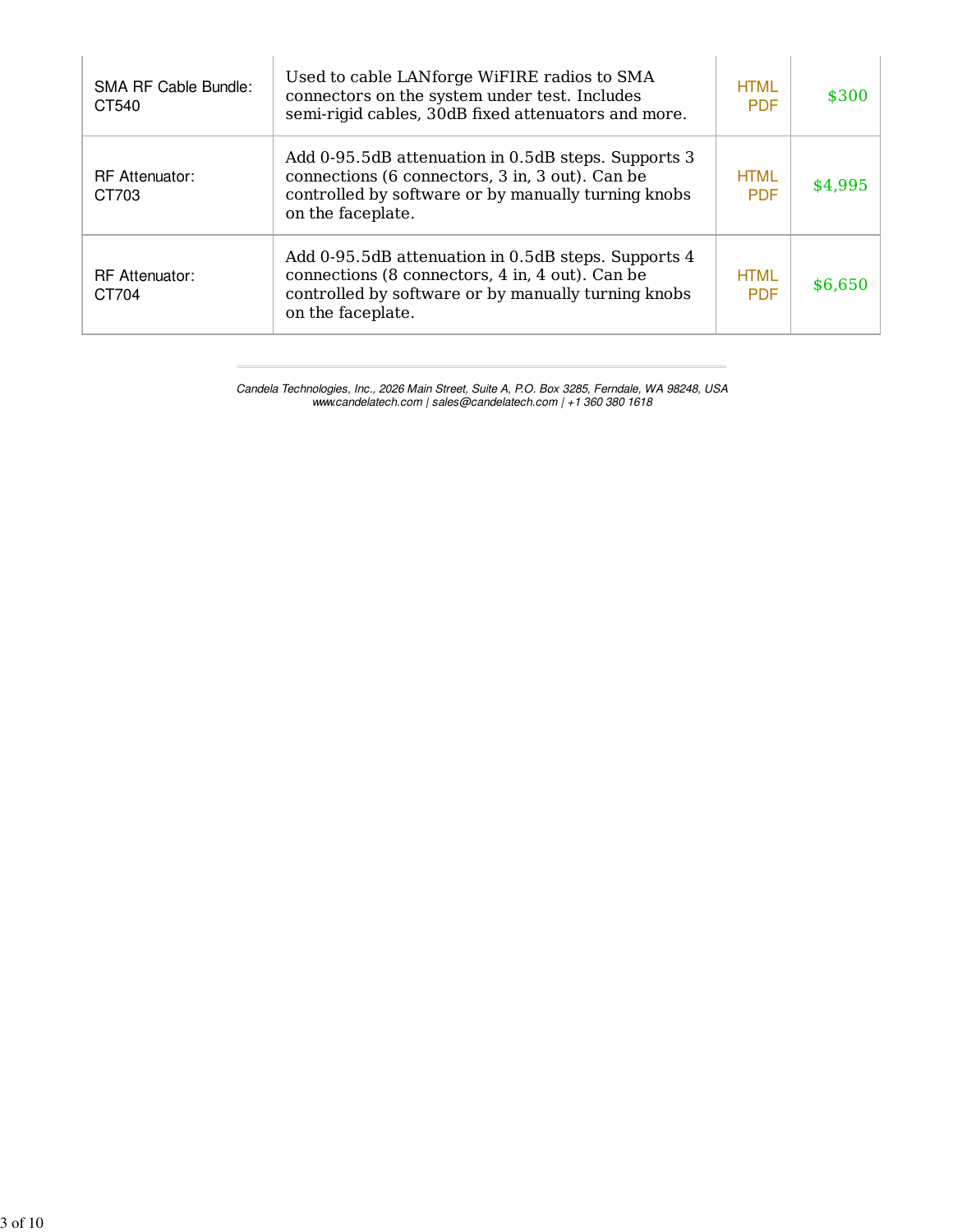

## **LANforge FIRE Traffic Generators**

A.

| Product                                          | Description                                                                                                                                                                                                                                                                                                                                                           | Product<br>Details        | Price    |
|--------------------------------------------------|-----------------------------------------------------------------------------------------------------------------------------------------------------------------------------------------------------------------------------------------------------------------------------------------------------------------------------------------------------------------------|---------------------------|----------|
| Affordable<br>Remote Endpoint:<br>CT314          | Most affordable system, supports single 10/100 Ethernet<br>port. Optional single b/g/n WiFi station interface. Useful<br>for network monitoring.                                                                                                                                                                                                                      | <b>HTML</b><br><b>PDF</b> | \$595    |
| Network in a Box:<br>CT502-1G                    | Simulate up to 250 ethernet devices with unique MAC, IP<br>Address and routing table over 6 physical ports with<br>gigabit traffic generation. Excellent for testing routers<br>and firewalls that monitor traffic flows. For low speed<br>networks, consider the more affordable: CT502.                                                                             | <b>HTML</b><br><b>PDF</b> | \$12,250 |
| Gigabit Generator:<br>CT503                      | Generate and receive up to 8 Gbps of traffic with a single<br>system. The CT503 is configured with 8 10/100/1000<br>Ethernet interfaces, and other options with more or fewer<br>ports are available. This system is excellent for testing<br>multi-port high-speed networks.                                                                                         | <b>HTML</b><br><b>PDF</b> | \$16,295 |
| 10 Gigabit<br>Generator:<br>CT503-10G            | Generate and receive 10 Gbps of traffic with a single<br>system. The CT503-10G is configured with two 10 Gigabit<br>Fiber interfaces. Other options including ruggedized<br>luggable form factor and more ports are available. This<br>system is excellent for testing multi-port high-speed<br>networks. For even more capacity, consider the<br>CT503-10G-4 system. | <b>HTML</b><br><b>PDF</b> | \$19,955 |
| 10 Gig Combo<br>Generator:<br>CT503-MIX          | Generate and receive 12 Gbps of traffic with a single<br>system. The CT503-MIX is configured with two 10 Gigabit<br>Fiber interfaces and 12 1Gbps SFP interfaces. This<br>system is designed to be a general purpose network traffic<br>generator for high-speed networks.                                                                                            | <b>HTML</b><br><b>PDF</b> | \$47,805 |
| 48-port Last-Mile<br>Traffic Generator:<br>CT570 | Generate and receive up to 2 Gbps of traffic across 48<br>10/100 ethernet interfaces utilizing a single LANforge<br>machine and a 48-port managed ethernet switch. This<br>system is excellent for testing DSL, Cable Modem, and<br>other networks with a large number of lower-speed<br>network devices.                                                             | <b>HTML</b><br><b>PDF</b> | \$31,900 |
| File-IO Generator:<br>CT510-10G                  | Generate up to 2000 unique NFS, CIFS and other File-IO<br>sessions. Excellent for testing File Servers and network<br>storage devices. for the individual calls.                                                                                                                                                                                                      | <b>HTML</b><br><b>PDF</b> | \$21,655 |
| <b>VoIP Call</b><br>Generator:<br>CT505-30       | Generate up to 30 concurrent SIP calls with RTP.<br>Excellent for testing SIP gateways, routers and QoS<br>configurations. Includes optional PESQ module that<br>provides automated perceptive quality scoring for the                                                                                                                                                | <b>HTML</b><br><b>PDF</b> | \$13,450 |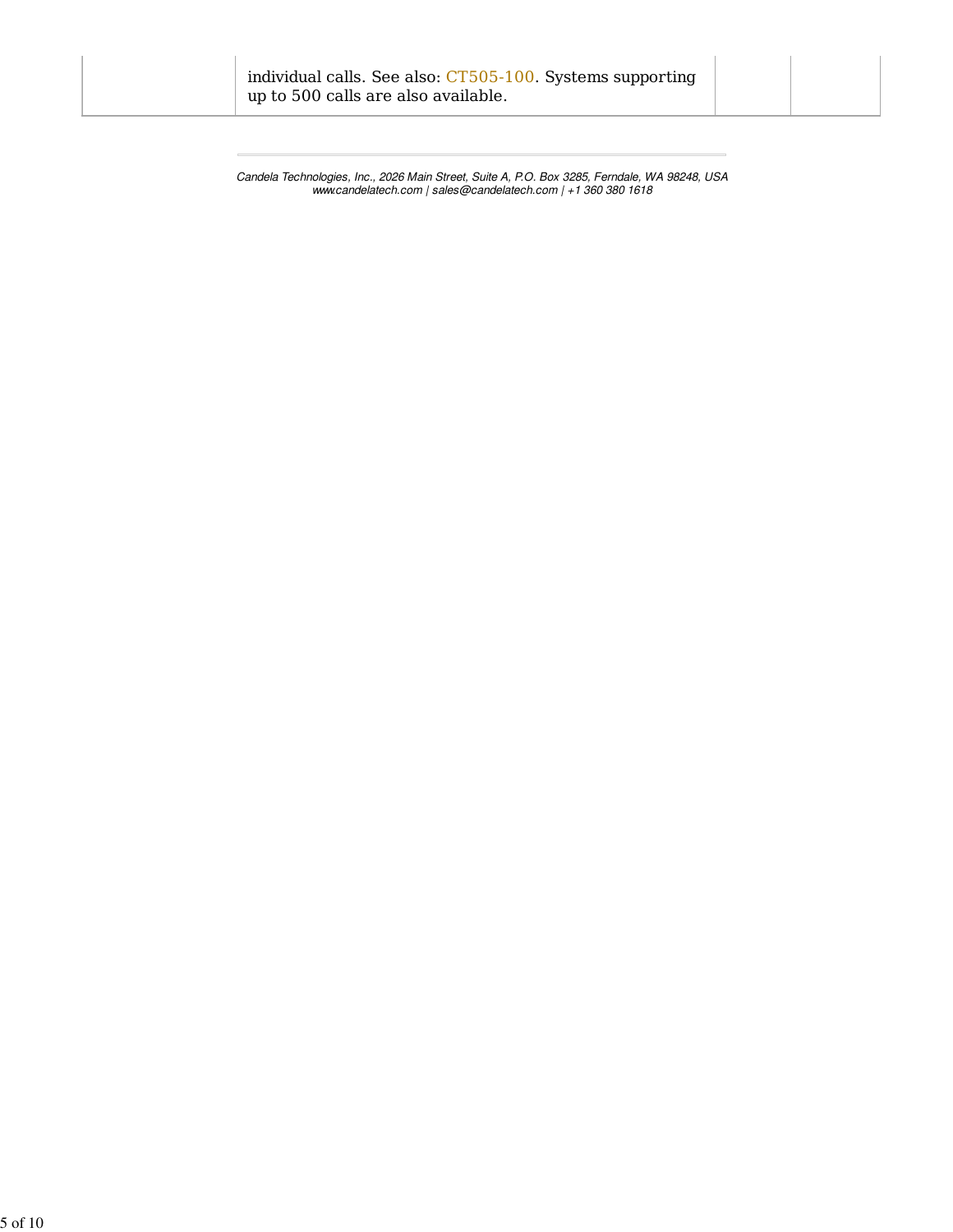

## **LANforge ICE Network Impairment Emulators**

| Product                         | Description                                                                                                                                                                                                                 | Product<br>Details        | Price    |
|---------------------------------|-----------------------------------------------------------------------------------------------------------------------------------------------------------------------------------------------------------------------------|---------------------------|----------|
| Laptop:<br>CT800                | All-in-one LANforge-ICE solution in a single laptop. Good for<br>standalone emulations supporting up to 45 Mbps.                                                                                                            | <b>HTML</b><br><b>PDF</b> | \$2,995  |
| Laptop:<br>CT900                | All-in-one LANforge-ICE solution in a single laptop. Good for<br>standalone emulations supporting up to 140 Mbps with<br>standard PC card NIC.                                                                              | <b>HTML</b><br><b>PDF</b> | \$6,290  |
| Appliance:<br>CT919             | One network appliance supporting 0-2 Mbps WAN emulation.<br>A separate machine running the LANforge GUI manages the<br>appliance.                                                                                           | <b>HTML</b><br><b>PDF</b> | \$1,995  |
| Appliance:<br>CT920             | One network appliance supporting 0-45 Mbps WAN<br>emulation. A separate machine running the LANforge GUI<br>manages the appliance.                                                                                          | <b>HTML</b><br><b>PDF</b> | \$2,995  |
| Appliance:<br>CT922             | One network appliance supporting 0-155 Mbps WAN<br>emulation. A separate machine running the LANforge GUI<br>manages the appliance.                                                                                         | <b>HTML</b><br><b>PDF</b> | \$4,190  |
| Appliance:<br>CT934             | High-end, small, almost silent system supporting 0-1 Gbps<br>WAN emulation that is managed locally or with a separate<br>machine. (10G, GigE Fibre interface available.)                                                    | <b>HTML</b><br><b>PDF</b> | \$11,200 |
| Economy<br>Rackmount:<br>CT961  | A 1U rackmount appliance supporting 0-45 Mbps WAN<br>emulation that is managed locally or with a separate machine.                                                                                                          | <b>HTML</b><br><b>PDF</b> | \$4,270  |
| Midrange<br>Rackmount:<br>CT962 | A 1U rackmount appliance supporting 0-155 Mbps WAN<br>emulation that is managed locally or with a separate machine.                                                                                                         | <b>HTML</b><br><b>PDF</b> | \$5,120  |
| Gigabit<br>Rackmount:<br>CT963  | A 1U rackmount appliance supporting 0-1 Gbps WAN<br>emulation that is managed locally or with a separate machine.<br>(GigE Fibre interface available.)                                                                      | <b>HTML</b><br><b>PDF</b> | \$8,540  |
| Gigabit<br>Rackmount:<br>CT964  | A 1U 64-bit rackmount appliance supporting 0-1 Gbps WAN<br>emulation that is managed locally or with a separate machine.<br>12 GB RAM included to support higher 10+ second latencies.<br>(GigE Fibre interface available.) | <b>HTML</b><br><b>PDF</b> | \$12,495 |
| Portable<br>Gigabit:<br>CT965   | A portable rugged standalone server chassis supporting up to<br>1 Gbps WAN emulation that is managed locally with built-in<br>screen, keyboard and trackpad. Battery option available.<br>(GigE Fibre interface available.) | <b>HTML</b><br><b>PDF</b> | \$15,275 |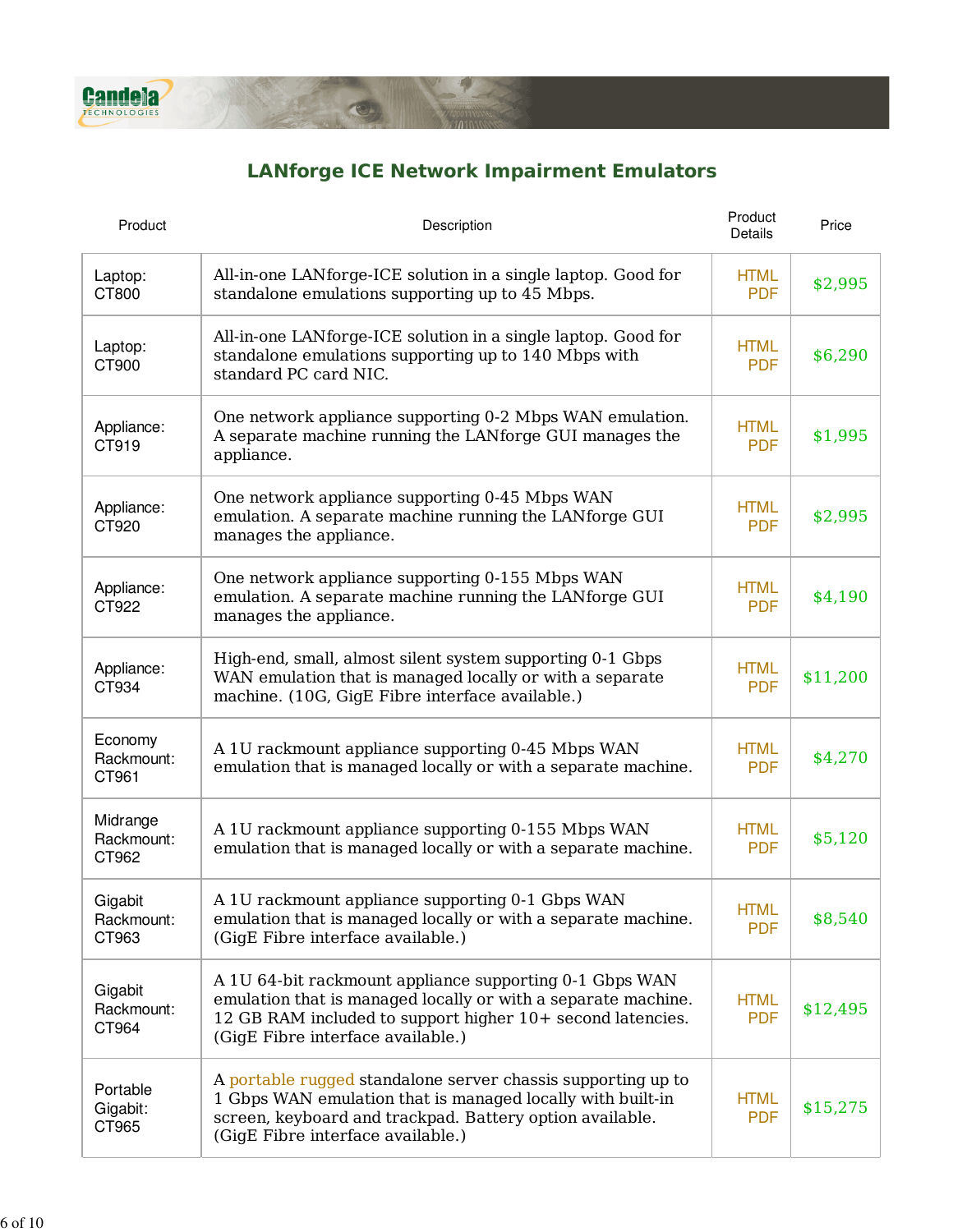| 10 Gigabit:<br>CT966            | A 1U 64-bit rackmount appliance supporting 0-9.8 Gbps WAN<br>emulation that is managed locally or with a separate machine.<br>12 GB RAM included to support higher latencies. Dual port 10<br>Gigabit Fibre NIC installed. (10 GigE copper interfaces<br>available.) | <b>HTML</b><br><b>PDF</b> | \$17,395 |
|---------------------------------|----------------------------------------------------------------------------------------------------------------------------------------------------------------------------------------------------------------------------------------------------------------------|---------------------------|----------|
| 10-WAN<br>Emulator:<br>CT970-10 | A network appliance and one 24 port managed ethernet<br>switch combined to support 10 unique WAN emulations.<br>System is managed with a separate GUI machine. Great for<br>testing online gaming with room for expansion.                                           | <b>HTML</b><br><b>PDF</b> | \$12,820 |
| 16-WAN<br>Emulator:<br>CT970-16 | A network appliance and one 24 port managed ethernet<br>switch combined to support 16 unique WAN emulations.<br>System is managed with a separate GUI machine. Great for<br>testing online gaming with additional ports for future growth.                           | <b>HTML</b><br><b>PDF</b> | \$17,090 |
| 24-WAN<br>Emulator:<br>CT970-24 | A 1U midrange rackmount appliance and one managed<br>ethernet switch combined to support 24 unique WAN<br>emulations. May be managed locally or with a separate<br>machine. Great for testing online gaming!                                                         | <b>HTML</b><br><b>PDF</b> | \$25,640 |
| 48-WAN<br>Emulator:<br>CT970-48 | A 1U high-end rackmount appliance and one managed<br>ethernet switch combined to support 48 unique WAN<br>emulations. May be managed locally or with a separate<br>machine. Great for testing MMOG and game testing in QA test<br>houses!                            | <b>HTML</b><br><b>PDF</b> | \$38,460 |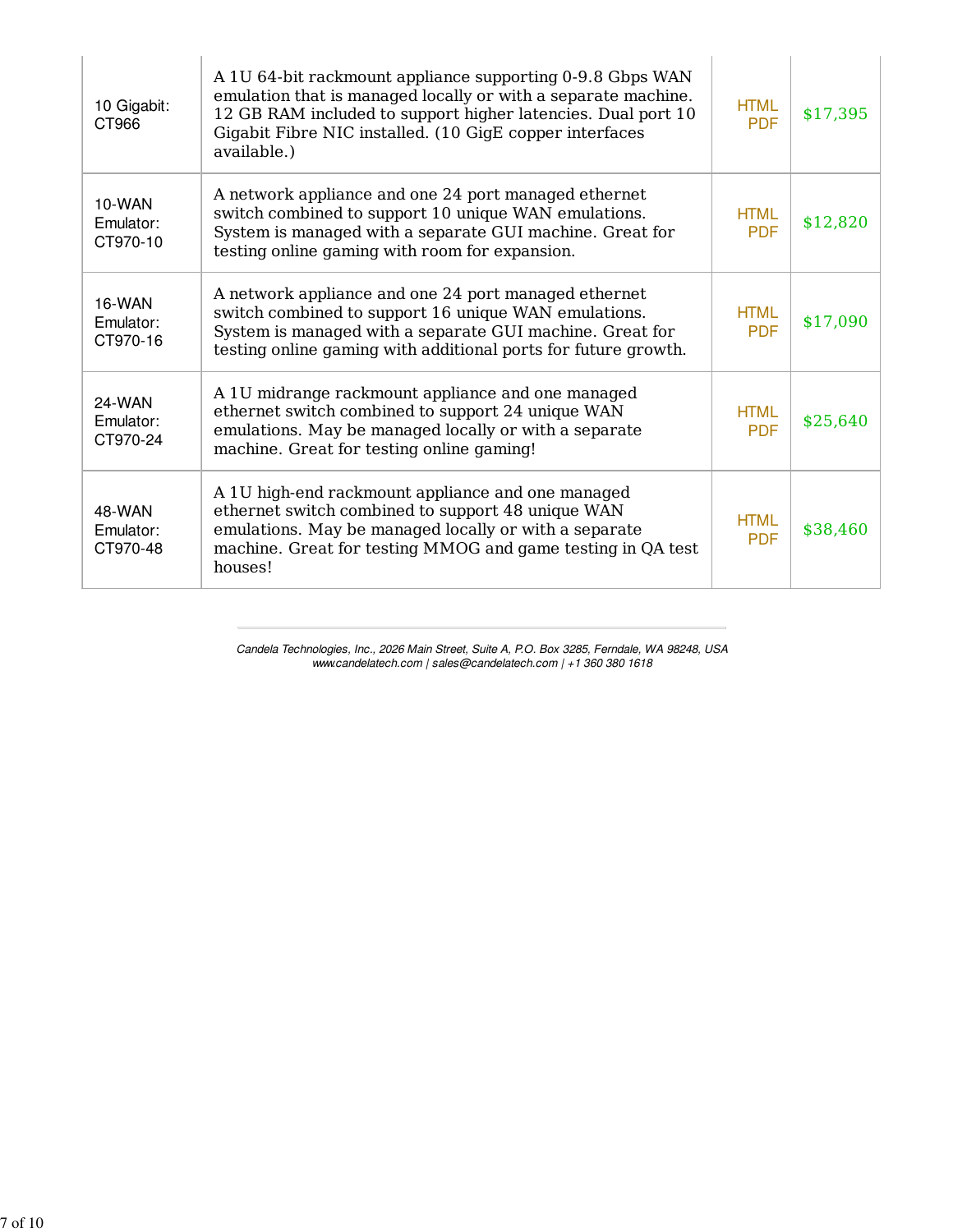

### **WISER Mobile Wireless Network Emulator**

| Product  | Description                                                                                                                                                                                                                                                                                                                                                                                                                                                | Product<br>Details        | Price  |
|----------|------------------------------------------------------------------------------------------------------------------------------------------------------------------------------------------------------------------------------------------------------------------------------------------------------------------------------------------------------------------------------------------------------------------------------------------------------------|---------------------------|--------|
| WISER-50 | WISER 50-node wireless network emulator. Includes<br>mobility, path-loss, CDMA time-slot emulation and more.<br>Designed to emulate US Military network designs and may<br>be applicable for other mobile wireless networks. Supports<br>up to 50 nodes (vehicles, radio towers, etc). WISER is a joint<br>project between Telcordia and Candela Technologies. Please<br>see Telcordia's WISER Web Page for implementation details<br>and research papers. | <b>HTML</b><br><b>PDF</b> | \$call |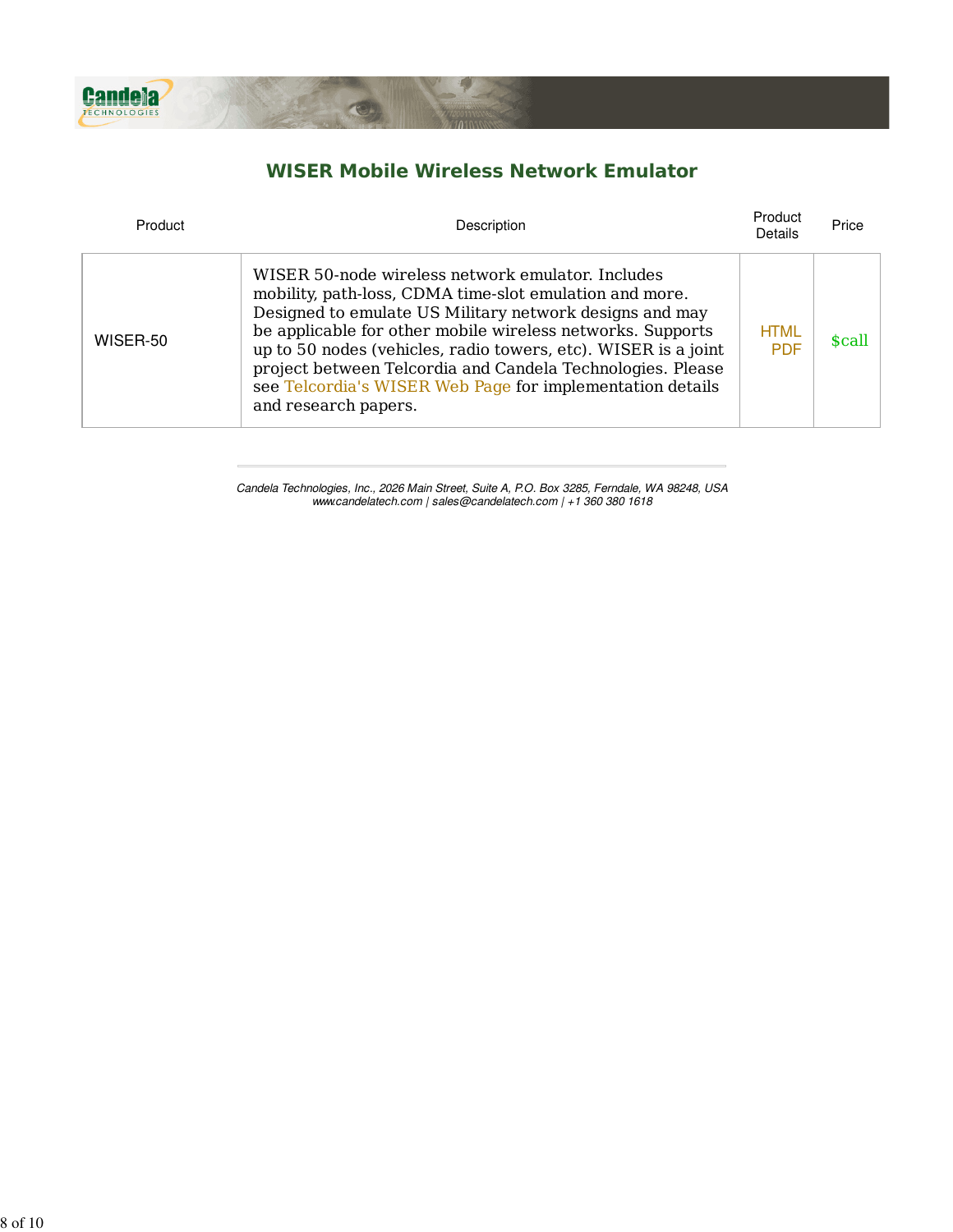

### **LANforge-FIRE Traffic Generators (Subscription Pricing)**

 $\circ$ 

| Product                                          | Description                                                                                                                                                                                                                                                                                                                                   | <b>First Year</b> | Renewal  |
|--------------------------------------------------|-----------------------------------------------------------------------------------------------------------------------------------------------------------------------------------------------------------------------------------------------------------------------------------------------------------------------------------------------|-------------------|----------|
| VoIP Call<br>Generator:<br>CT505-35              | First year subscription for a LAN forge system that<br>generates up to 35 concurrent SIP calls with RTP and<br>PESQ voice quality analysis. ** See additional NOTES<br>below.                                                                                                                                                                 | \$9,900           | \$3,900  |
| <b>VoIP Call</b><br>Generator:<br>CT505-100      | First year subscription for a LANforge system that<br>generates up to 70 concurrent SIP calls with RTP and<br>PESQ voice quality analysis. ** See additional NOTES<br>below.                                                                                                                                                                  | \$12,900          | \$4,900  |
| 48-port Last-Mile<br>Traffic Generator:<br>CT570 | First year subscription for a LAN forge system that<br>generates and receives up to 2 Gbps of traffic across 48<br>10/100 ethernet ports. ** See additional NOTES<br>below.                                                                                                                                                                   | \$22,900          | \$12,900 |
| ** NOTES                                         | Second year subscription renewal price as listed. Third and subsequent<br>years subscription renewal is subject to 5% annual increase on the<br>previous year's subscription. If renewal lapses the subscription will be<br>considered terminated. All subscription and renewal prices include<br>support, maintenance and software upgrades. |                   |          |

#### **LANforge-ICE WAN Emulators (Subscription Pricing)**

| Product                      | Description                                                                                                                                                                                                 | First Year | Renewal  |
|------------------------------|-------------------------------------------------------------------------------------------------------------------------------------------------------------------------------------------------------------|------------|----------|
| 10-WAN Emulator:<br>CT970-10 | First year subscription for a LAN forge-ICE appliance<br>with 24-port managed switch installed with ten 2 Mbps<br>WanLink licenses. ** See additional NOTES below.                                          | \$5,900    | \$4,900  |
| 16-WAN Emulator:<br>CT970-16 | First year subscription for a LAN forge-ICE appliance<br>with 24-port managed switch installed with sixteen 2<br>Mbps WanLink licenses. ** See additional NOTES<br>below.                                   | \$7,900    | \$6,400  |
| 24-WAN Emulator:<br>CT970-24 | First year subscription for a LAN forge-ICE midrange<br>1U rackmount appliance with 24-port managed switch<br>installed with twenty-four 45 Mbps WanLink licenses.<br><b>** See additional NOTES below.</b> | \$18,900   | \$7,900  |
| 48-WAN Emulator:<br>CT970-48 | First year subscription for a LANforge-ICE high-end<br>1U rackmount appliance with 48-port managed switch<br>installed with forty-eight 45 Mbps WanLink licenses. **<br><b>See additional NOTES below.</b>  | \$35,900   | \$12,900 |